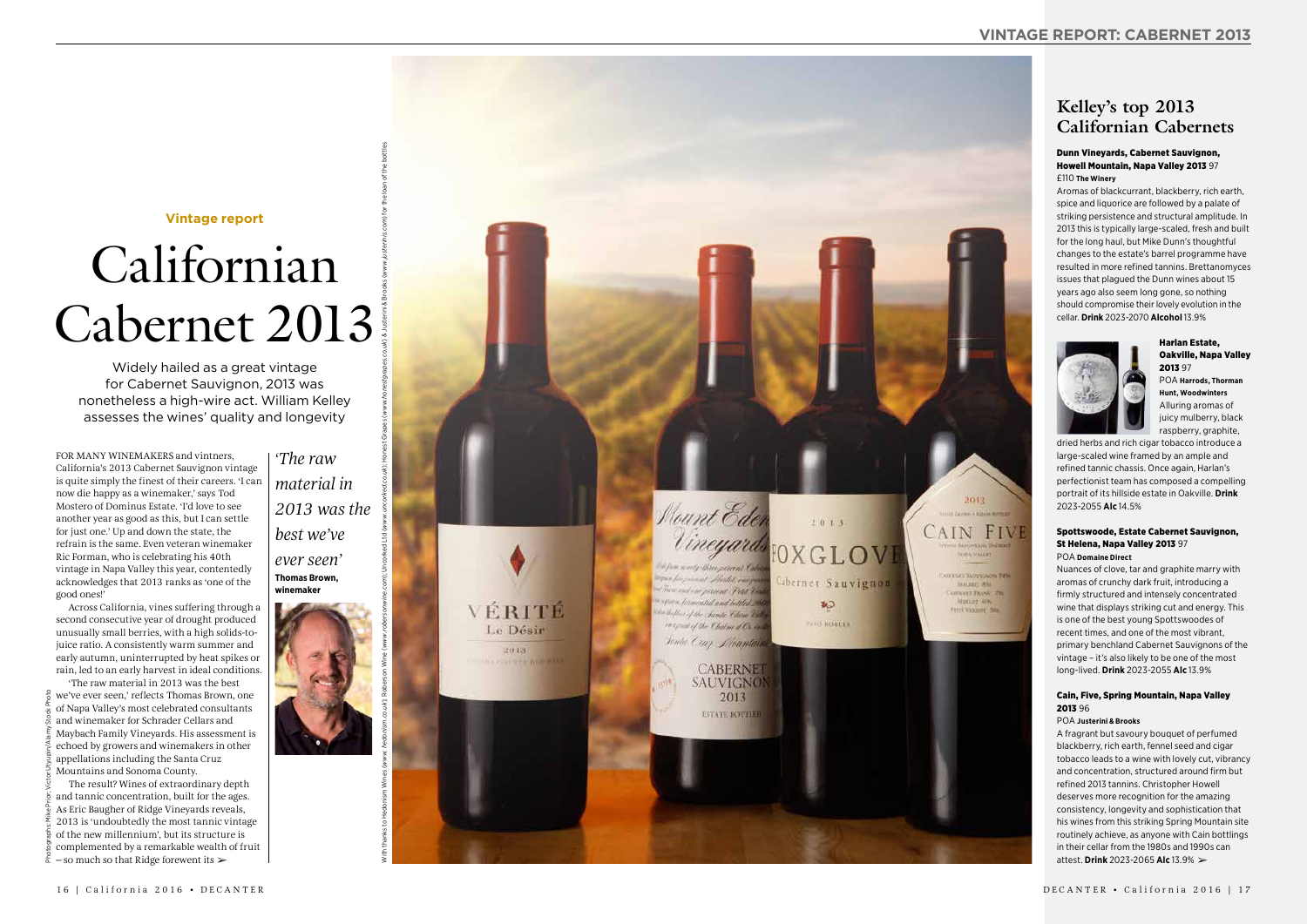#### Corison, Cabernet Sauvignon, Napa Valley 2013 96

#### £75 **Roberson**

Beautifully perfumed aromas of rose petal, violets, blackberry, dark chocolate and incipient cigar tobacco burst from the glass in a striking array, the prelude to a wine that's structured around refined, savoury tannins and juicy acidity. An ethereal and classically proportioned Cabernet which will age effortlessly thanks to its flawless balance, likely putting on weight with bottle age. Terrific stuff; not to be missed. **Drink** 2023-2064 **Alc** 13.5%



Diamond Creek, Gravelly Meadow, Napa Valley 2013 96 £132 **Armit Wines, Turville Valley Wines** Notes of cassis, rich earth and pencil shavings lead into a

seamless, elegant but authoritative wine that nods to the Médoc. This is the most refined of the Diamond Creek bottlings, hailing, as its name suggests, from dry-farmed vines growing in deep gravel soils. **Drink** 2020-2050 **Alc** 14.5%

#### Vérité, Le Désir, Sonoma County 2013 96 £350 (2012) **Fells**

The most exotic and aromatically seductive of the Verité wines, wild red and black fruits marry with nuances of cigar tobacco and floral details. While similarly large-scaled, Le Désir's tannic structure is more supple than that of its siblings and its palate presence appealingly energetic. A blend of 62% Cabernet Franc, 22% Merlot, 11% Cabernet Sauvignon and the balance Malbec. **Drink** 2020-2045 **Alc** 14.2%

#### Mount Eden Vineyards, Cabernet Sauvignon, Santa Cruz Mountains 2013 95 POA **Roberson**

A true classic, bursting with red and black fruit, vine smoke and pencil shavings; structured by fine tannins and bracing Santa Cruz acidity. Consistently one of the most ageworthy Cabernets in California, gaining in volume and expansiveness with time in the cellar, always vibrant and intense. **Drink** 2023-2060 **Alc** 13.5%

- some were forced to harvest later than they might have wished.
- The vintage's balmy conditions also offered
- almost unparalleled opportunities for
- intentional excess: winemakers could wait to Photograph: Michael Sugrue
- $\frac{2}{3}$  harvest as long as they liked, exploring the  $\geq$

#### Vérité, La Joie, Sonoma County 2013 95 £350 (2012) **Fells**

customary egg-white fining, a practice that can refine aggressive tannins but which was deemed unnecessary in 2013.

Unlike the rather facile and fruit-forward 2012 vintage, the 2013s possess, as Mostero puts it, 'another dimension' that makes them 'unique'. Indeed, comparisons with other vintages seem otiose. 'The vintage amplified everything,' Brown explains, 'giving us elevated levels of acidity and tannin that cut through the fruit, preserving balance.' The hallmark of 2013 is thus a marriage of ripe fruit with the savoury qualities that modern California Cabernet Sauvignon so frequently lacks. That makes for striking complexity and sophistication in the glass.

Perils of excess

The most brooding and massive wine in the Verité portfolio. Creamy cassis, plum and graphite are followed by a large-scaled, dense, intensely concentrated and savoury wine which lives up to its reputation as Sonoma's answer to Pauillac. A blend of 71% Cabernet Sauvignon, 16% Merlot, 8% Cabernet Franc and 5% Petit Verdot. **Drink** 2023-2055 **Alc** 14.2% ➢ ➢

Even a vintage as propitious as 2013, however, can present challenges. For one, Cabernet reached optimum maturity hard on the heels of earlier-ripening varieties across California. Many winemakers accordingly struggled to process so much fruit in so short a time. 'Never before,' Baugher told me in October 2013, 'have I had to ferment so much Cabernet Sauvignon at the same time as Zinfandel, Syrah, Carignan and Chardonnay.' Nick Gislason at Screaming Eagle remembers 2013 as a vintage where he was thankful to preside over such an overresourced winery. But not all wineries were equipped to face these logistical pressures, so

*'A warm summer and early autumn led to an early harvest* 

*in ideal* 

*conditions'*



**Above: harvesting at Ridge's Monte Bello Estate in the Santa Cruz Mountains**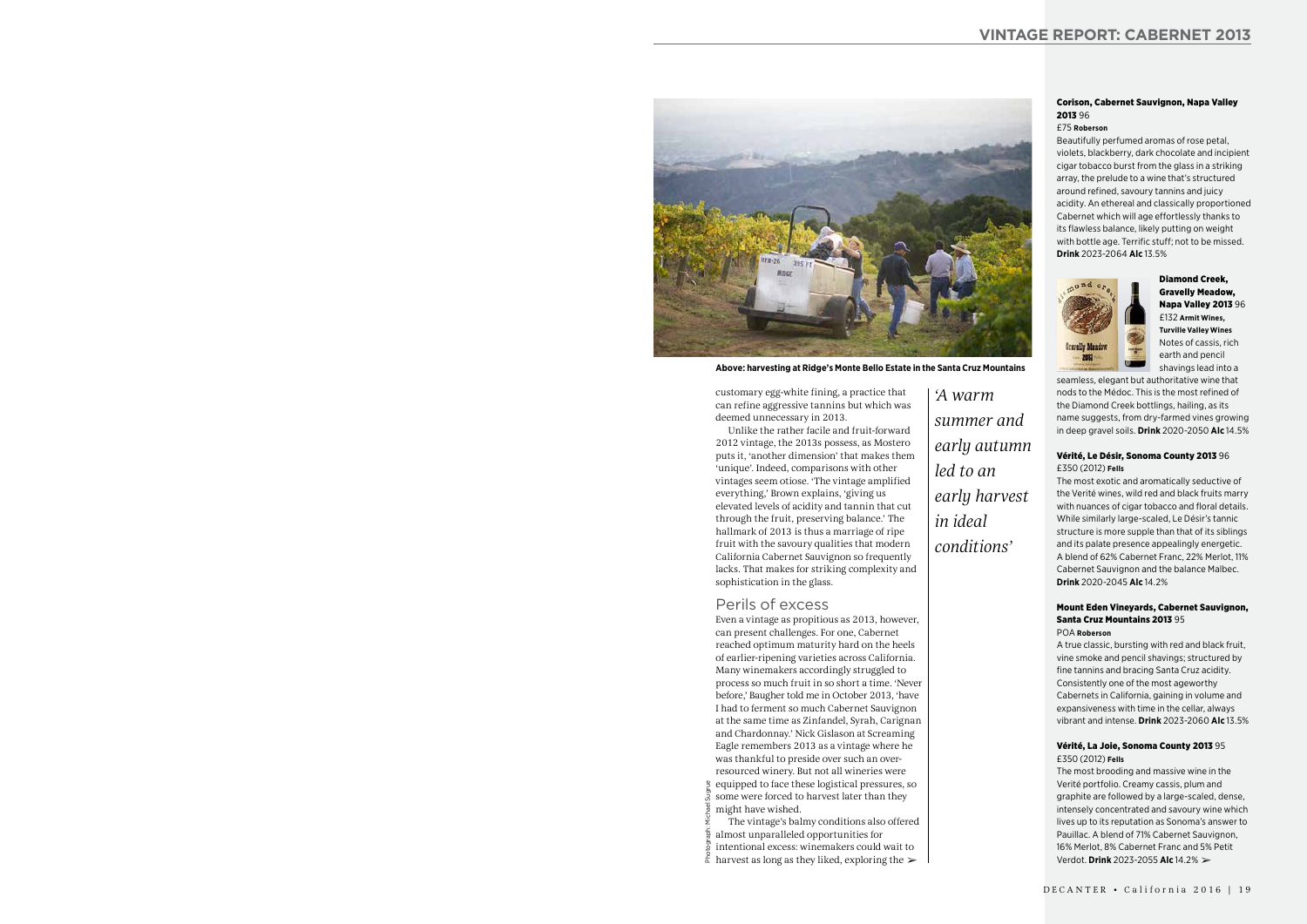#### Opus One, Oakville, Napa Valley 2013 94 POA **Berry Bros & Rudd, BI Wines, Fine & Rare, Harrods, Hedonism, Private Cellar, Woodwinters**

Red and black fruit, graphite, incense and cedar meld together in a youthfully reserved bouquet that should blossom in bottle. On the palate, the 2013 is more seriously structured than its polished 2012 sibling, framed by savoury structuring tannins that are built for the cellar. The latest in a string of recent successes. **Drink** 2019-2035 **Alc** 14.5%

#### Ramey, Pedregal Vineyard Cabernet Sauvignon, Oakville, Napa Valley 2013 94 POA **WoodWinters**

The most exciting of Ramey's crop of 2013s, the Pedregal reveals a classic Oakville nose, with aromas of plush red and black fruits, liquorice and rich earth. These are the prelude to a modern but quite restrained style of Cabernet Sauvignon, that benefits from good acidity and refined tannins. **Drink** 2018-2030 **Alc** 14.5%

#### Inglenook, Rubicon, Rutherford, Napa Valley 2013 93

#### £178 **BI Wines, Harrods, Hedonism**

Juicy red fruit, spice and rich soil preface a savoury, fresh and elegantly medium-bodied wine that's cut from classical cloth. There is a lot to admire in the wine's balance and cut, but like its more modest sibling one wonders if the disposition of the site might be to produce something deeper and more intense? This is surely indicative of changes for the better at Inglenook, however. **Drink** 2018-2038 **Alc** 13.8%



### O'Shaughnessy, Cabernet Sauvignon, Mount Vedeer, Napa Valley 2013 93 POA **Harrods**

Wild and briary aromas of blackberry, blackcurrant leaf,

herbs and coniferous forest floor are replete with Mount Vedeer typicity. This attractive nose introduces a juicy, dense and richly textural Cabernet, that's ripe but still full of character. **Drink** 2016-2025 **Alc** 15.1%

Still more importantly, the disposition of the vintage to produce deep, tannic and savoury wines was fundamentally at odds with many producers' desire to craft supple, immediately appealing wines of almost  $\blacktriangleright$ 

#### Cakebread Cellars, Dancing Bear Ranch, Howell Mountain, Napa Valley 2013 92 POA **Harrods**

Notes of black raspberry, blackcurrant, roasted coffee and exotic spices meld in a heady,

aromatic array on the nose. They are followed on the palate by a voluptuous and supple wine underpinned by the typical vigour of mountain tannins, and showing a bit more cut and vibrancy than Cakebread's other 2013 wines. **Drink** 2018-2025 **Alc** 15.1%

extremes of ripeness in an attempt to tame the year's intimidating tannins. After talk in the press about a movement to 'rein in ripeness' – an idea inculcated by the limitations which the cool 2010 and 2011 vintages imposed on growers and winemakers – 2012 and now 2013 are a resounding corrective; proof that the demise of high-octane Cabernet has been much exaggerated.

For now, the savoury complexity that distinguishes the 2013 vintage occludes many of the signatures of over-ripeness, but a surprising number of seemingly successful wines began to reveal a pruney, raisined – even oxidative – character when they were retasted 36 hours after opening. This bodes ill for their evolution in bottle, and it is clear that the year's extraordinary potential to create ageworthy wines which will gain nuance in the cellar was not universally realised.

## Tannin talk

Another potential pitfall lay in the vintage's tannic concentration itself, a quality which required careful management in the winery: over-extraction was a very real danger, and – as with ripening – the real challenge in 2013 was knowing when to stop. 'It would be easy to have taken things too far in 2013,' reflects Mike Dunn, whose vineyards high on Howell Mountain produce firm, amply structured wines, even in lighter-styled vintages.

*'2013 is undoubtedly the most tannic vintage of the new* 

*millennium'*

**Eric Baugher, Ridge Vineyards**



**Above: the Cabernet vineyards at Dancing Bear Ranch, owned by Cakebread**  ➢ **Cellars, are planted on the slopes of Howell Mountain in Napa Valley**